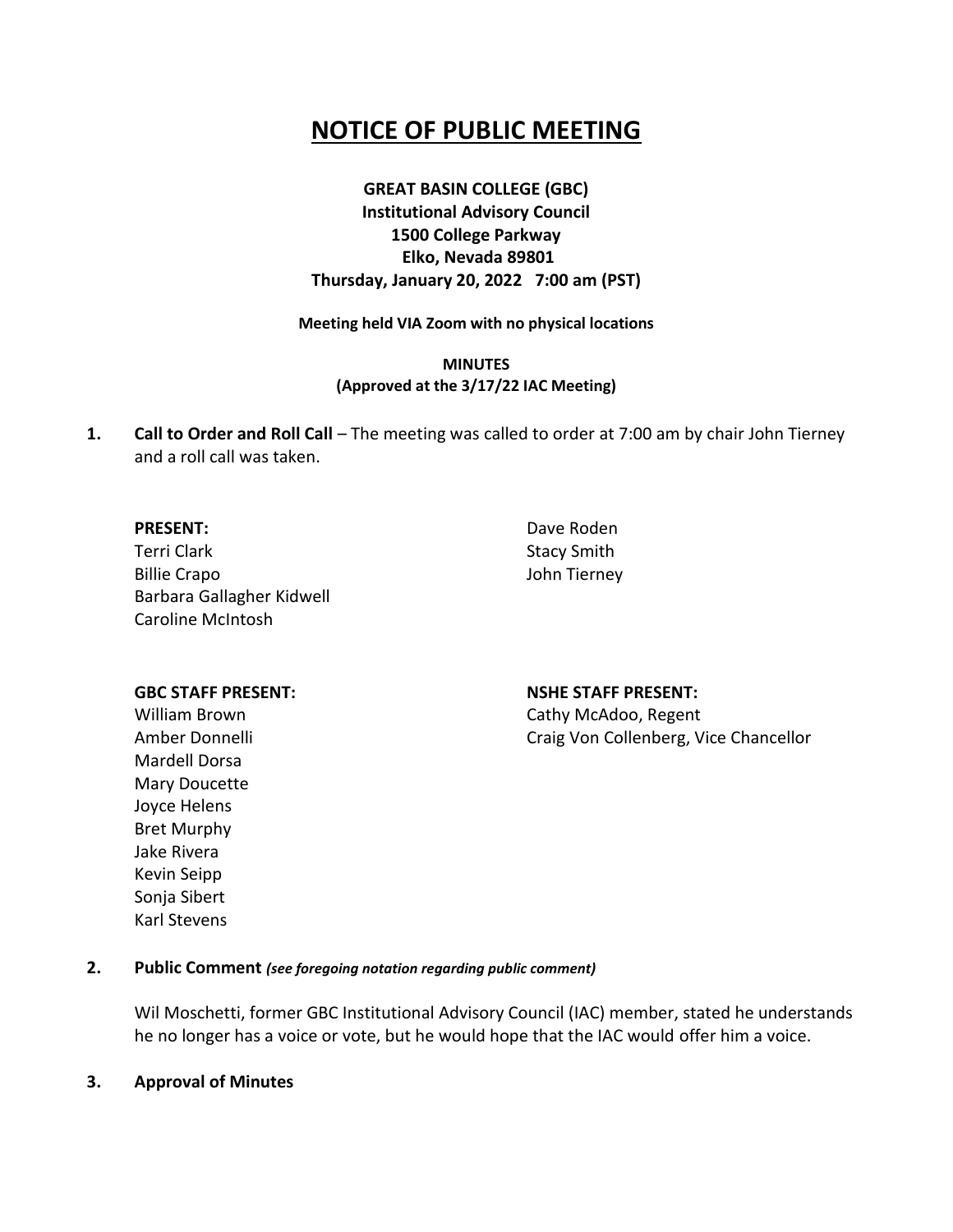GBC Institutional Advisory Council approved the minutes of the GBC IAC meeting on September 23, 2021, with Dave Roden making a motion to approve the minutes; motion seconded by Stacy Smith; motion passed unanimously.

## **4. GBC IAC Chair Report**

Mr. Tierney reported that Vice Chancellor Crystal Abba will not be attending today's meeting. There has not been a Chairs meeting is quite some time. Mr. Tierney missed the last Chairs meeting due to medical reasons.

## **5. IAC Member Reports**

Terri Clark reported the hospital is seeing a demand for tests as the Omicron variant has been going through the community. The hospital is also seeing an increase in influenza and other respiratory illnesses. Ms. Clark thanked GBC for the great support in continuing to coordinate the contact tracing

#### **6. President's Report**

President Helens thanked those members who are serving on both the IAC and the Foundation Trustees and thanked Terri Clark for her kind words. At the height of the pandemic GBC had turned our fitness center into a monoclonal antibody clinic. All those patients that were seen at the clinic did not have to be hospitalized.

GBC is currently striving to get back to in person classes. We will continue to follow protocols to keep our students and faculty safe.

We recently presented our GBC biennial budget to the NSHE budget team virtually. It was a GBC team effort with the vice presidents and deans participating in the presentation. It is always good for others to see how we do work as a team and how important everybody is.

President Helens reported on the difficulty in recruiting and keeping good faculty. The housing prices are unaffordable, and salaries are stagnant. We have a mandated 1% merit increase for faculty beginning July  $1<sup>st</sup>$  that we can all agree is not enough, however we must find the money somewhere to fund the increase, which is probably going to be in eliminating some positions.

President Helens talked about the two current GBC capital projects, the Winnemucca building which is ahead of schedule and the welding lab expansion in Elko. The next big project will be Pahrump campus. It will be a highly collaborative campus that will engage the community.

GBC enrollment is down. We can easily blame the pandemic, but in delving into the issue we discovered that 25% of our enrollment decline was due to another NSHE system mandate called the co-requisites. We were required to eliminate developmental education and make corequisites. For Math, we took a three-credit developmental course to a five credit co-requisite course. For people with Math anxiety, they don't want to do that.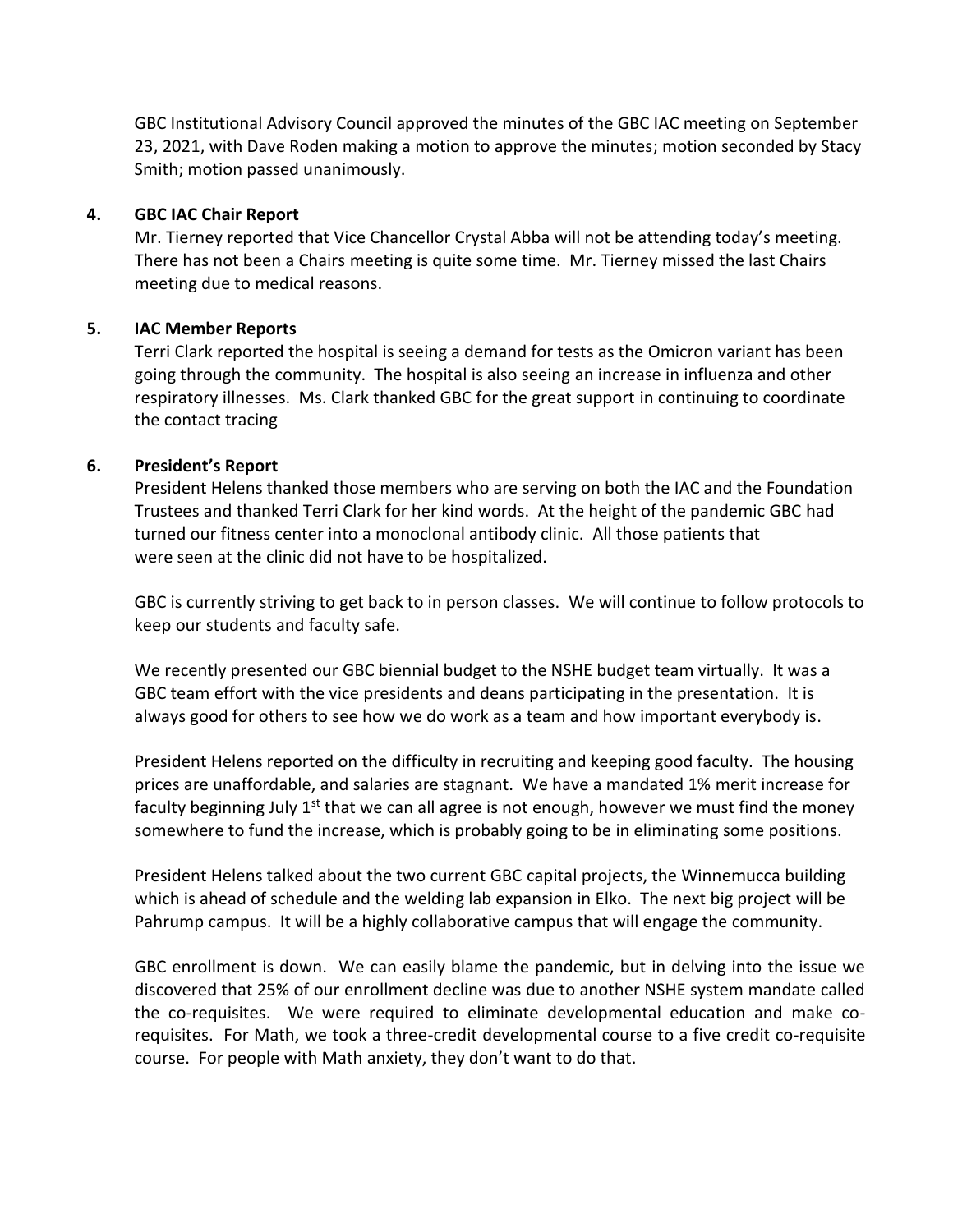President Helens talked about GBC's relationship with UNR. We are still looking at a closer relationship with UNR. We already offer degrees with them and collaborate with them on backoffice services, construction services, and some academic services. What suits GBC best in the long-term is being under a bigger tent, always maintaining our individuality and autonomy as Great Basin College.

There was a question about the vaccine mandate status at GBC. President Helens stated we have complied with the mandate, but now the student vaccine mandate has been eliminated. And this was a state of Nevada thing and had nothing to do with us so that created some friction. Our employees must be vaccinated and so now some faculty have shown concern about being in the classroom with unvaccinated students.

## **7. Vice President for Student & Academic Affairs Report**

Vice President Jake Rivera reported GBC enrollments are down 7%. The student services staff have been working very hard and moving the needle as much as we can, especially due to some of those concerns that President Helens discussed. Many people are uncertain about returning to class. The co-requisites that President Helens mentioned is something that is being looked at, but we do see some improvement. We have opened some of our face-to-face courses with CTE. Vice President Rivera handed it over to the Deans for a report from their areas.

Bret Murphy reported the CTE programs started a week later than usual giving the students time to get through the surge of COVID that came from the holiday gatherings. The CTE classes are face to face now. It's still a struggle to keep everybody wearing masks. We have students that don't want to wear their masks. We had a ceremony awarding certificates to students from the National Center for Construction Education Research. GBC does a lot of their curriculum. It is a nationally recognized organization that awards credentials for our industrial maintenance training program. So, these students attain a couple of levels of training and certification. Dean Murphy talked about the Battle Born Youth Academy. There were four students who made it through this fall and graduated. Out of the four we have one that's coming to GBC this spring semester. GBC will have a new section starting at the academy in spring. The Battle Born Academy had fifty students in fall and will have two hundred potentially next fall. It's a very nice program for at risk students and it's all voluntary. They do not have to attend if they don't want to, but it is military based.

We are currently recruiting for the MTC scholarship program. The maintenance training cooperative funds the scholarship. It is a partnership of the mining industry and support vendors. This year, we had sixty-six scholars who get a \$5,000 scholarship and it comes with a job. On December 16 we got the Ely MTC group together and talked about what we're doing there and about recruiting students.

Dean Murphy said the Welding Lab Expansion should be completed in March 2023.

Mary Doucette discussed some personnel changes within her area. She talked about the Teach Nevada Scholarships that are available.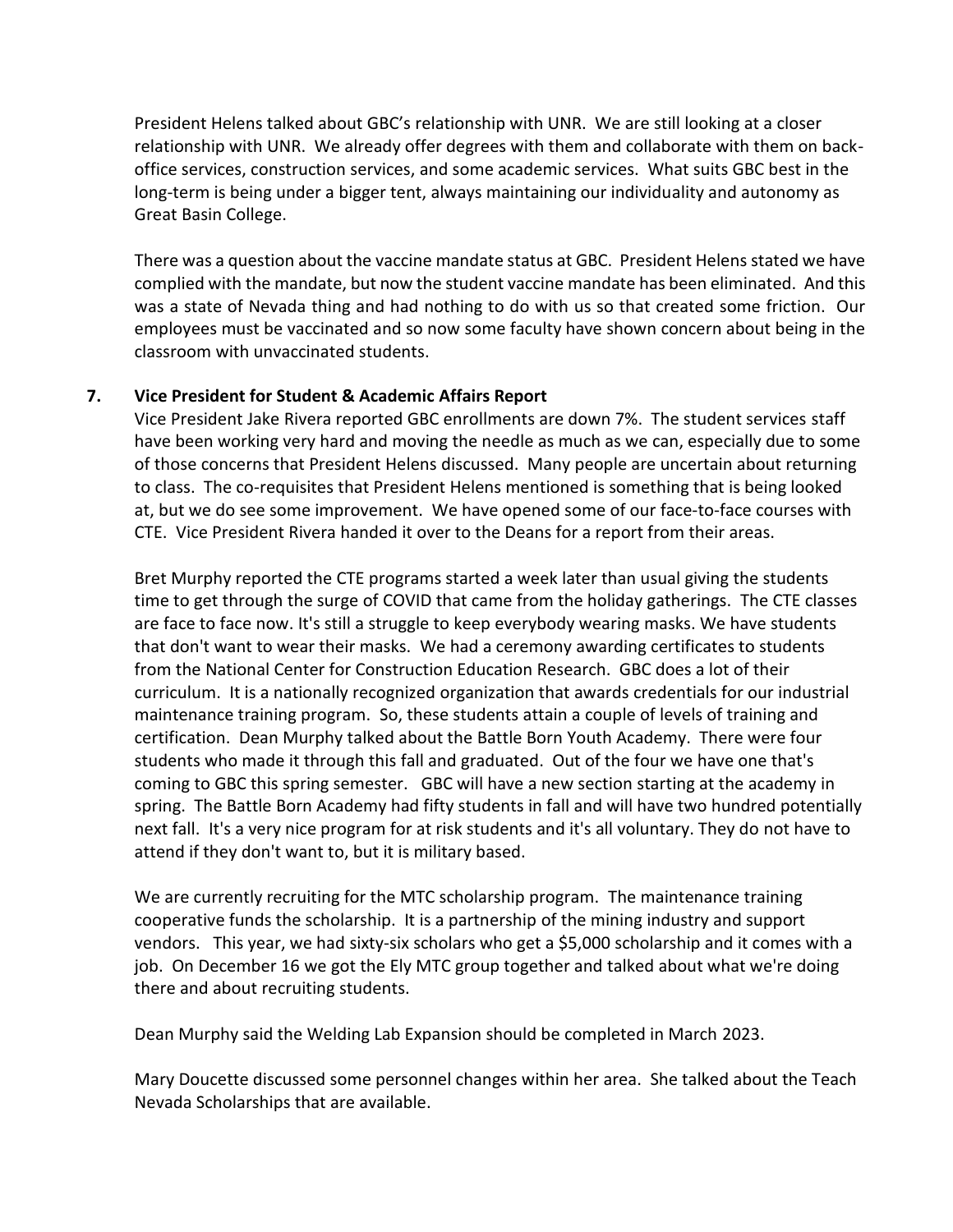Dean Doucette reported the Bachelor of Art in Early Childhood Education was implemented this fall and already has thirty-five declared majors.

Amber Donnelli reported on the contact tracing. There are more cases than ever before, and Humboldt County is also surging. Dean Donnelli appreciated the support that President Helens has for this endeavor, and she is certain the state of Nevada appreciates it as well.

Dean Donnelli reported on the partnership with the Battle Born Youth Academy. The students there will have an opportunity to register for the CNA and get licensed. The tuition would be covered by the Sandy Grant. It is a good fit as the minimum age requirement is 16. GBC received approximately \$500,000 from the Sandy Grant and some of the funding will support the EMS and CNA program. She reported on the Nursing program in Ely where there will be four graduating in Spring. There are many partnerships in the Ely area that made this happen.

Dean Donnelli reported on partnerships with Humboldt General Hospital and Northeastern Nevada Regional Hospital to develop a respiratory therapist program.

Dean Donnelli reported that an employee at the Pahrump campus suggested marketing the EMS and CNA programs in the movie theaters and created some ads that played in 65 theaters in Las Vegas to start and then we continued with airing them in the Elko theater. New ideas like this are appreciated and they work.

Karl Stevens reported his area is helping faculty get their content ready to go and answering questions. The instructional designer position is vacant and an important position to fill. Professional development workshops started this week for faculty returning from the break.

## **8. Vice Chancellor for Student & Academic Affairs Report**

No report.

## **9 Superintendents' Report**

No report

## **10. New Business**

John Tierney is always thinking of new ways to promote GBC and he suggested a speaker's bureau where everyone is sharing the same information and speaking about the college in one voice. Jennifer Sprout said the college currently does a Lunch with a Leader that is vetted, but she would like to hear more about John's idea and would be reaching out to him.

Terri Clark said with the stress of everything going on, how can the IAC help or support the college better? President Helens thanked Ms. Clark for her comments. President Helens has always seen the IAC as ambassadors for the college. She will reflect on Ms. Clark's question and get back to the group. As the relationship with UNR continues to grow it is beneficial for GBC to